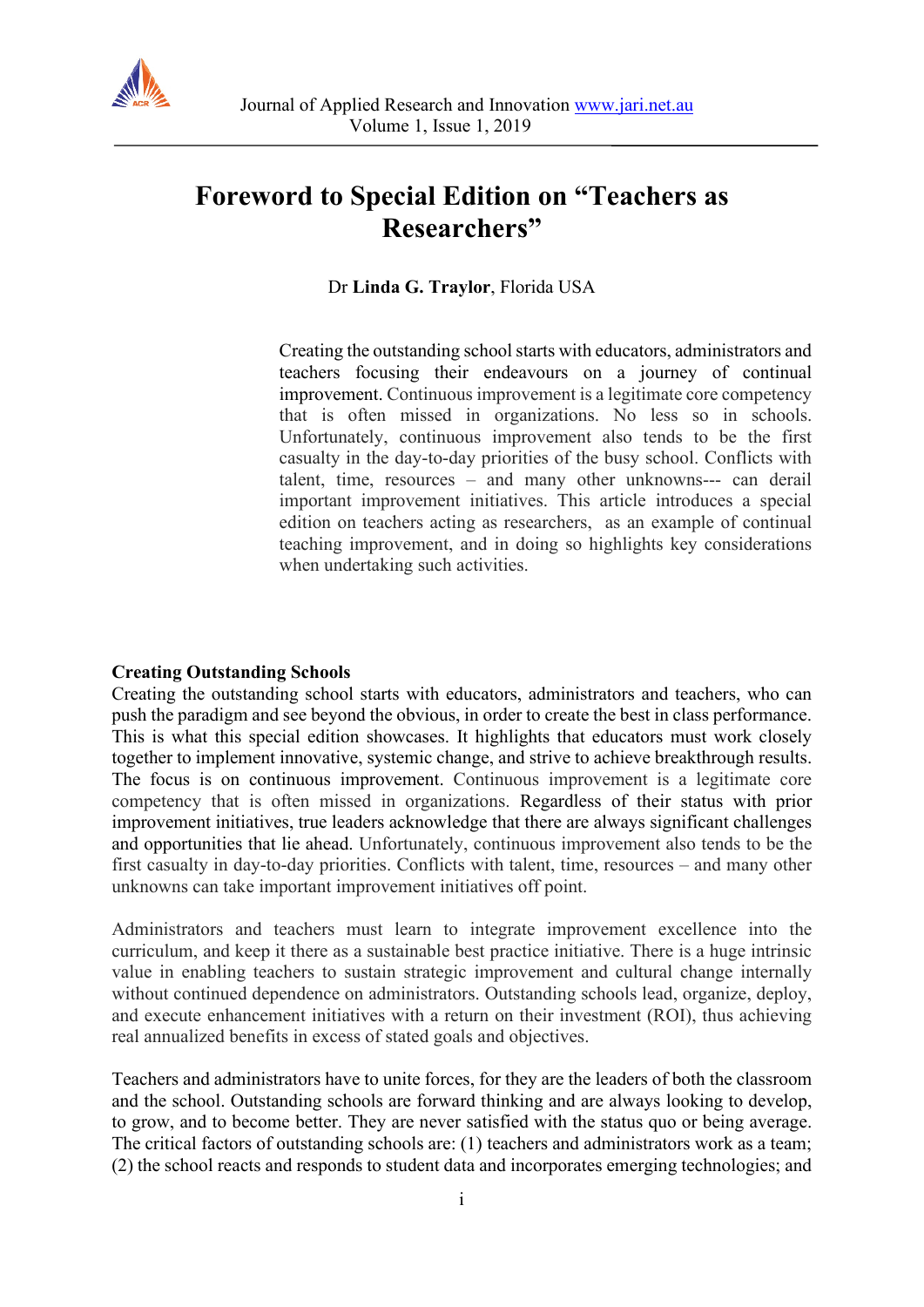

(3) school leadership is consistent and aligned with the mission, value proposition, and strategic initiatives. In outstanding schools, teachers do not work in isolation, and administrators do not work in a vacuum, dictating core competencies from their office. By not being connected and involved as a team in establishing goals, strategic initiatives, curriculum focus, and the direction of the school, quite often the curriculum becomes obsolete and disjointed.

What does it mean to be a contributing member of a team? It means that all voices on the team are heard and appreciated. Sometimes school organizations fail to hear the voices of the new, "beginning" teacher. Too often, a new teacher is looked at as a novice unable to add value to the curriculum because of his lack of experience. In essence, the school is missing out on a great opportunity since new teachers have the latest strategies and techniques to engage students in the learning process. The goal should be to connect the neophyte with open-minded, experienced educators. Both can learn from each other. Never squash ideas until you thoroughly understand the concept in the context of learning. Teachers who have taught for several years, but who have never altered their curriculum or their mindset, are usually an obstacle to progress. Lots of well-intentioned, hard-working teachers spend countless hours compiling best practices, developing content, and performing assessments only to see a distinct lack of real impact on students, the curriculum, and learning.

The second factor which is critical is a student-centered, data-focused curriculum that responds to all the information obtained on students before moving forward. Creative schools analyze test results, where students are on the learning curve, how students are responding in the classroom to change and technology, and what must be done to get them to excel so they become lifelong learners. All of this information must be taken into consideration when enhancing and making changes to the curriculum, selecting text special editions, developing the criteria for staff development, and redefining core competencies and strategies to engage students in the learning curriculum. The quality of teaching, learning, and assessment work hand-in-hand.

The final factor is that leadership must be consistent, shared, and in-step with the school's strategic goals. Although the final decisions rest with school administrators, input and feedback from teachers and the staff is invaluable.

Papers in this special edition are exemplars of thsose schools that are leading the way in excellence by preparing students to be lifelong learners. Our core competencies of collaboration and leadership, digital literacy, critical thinking, and problem-solving help our students thrive in today's world. We provide a results-based curriculum with proven teaching methodologies and best practices to maximize student performance and success.

As featured in some of the articles, Al Yasat Private School, for example, serves as a role model to school systems across the country desiring to develop a holistic approach to learning. Al Yasat consists of a team of educators collaborating and using best practices around specific focus competencies to drive value-added results. We achieve this through seven critical core competencies: talented leadership, collaboration, best practices, focus initiatives, creativity and innovation, driven results, and fun.

• *Talented Leadership* - At Al Yasat, we have a clear purpose, a strong strategic vision, and multi-talented leaders. We believe that no one person can possess all the skills necessary